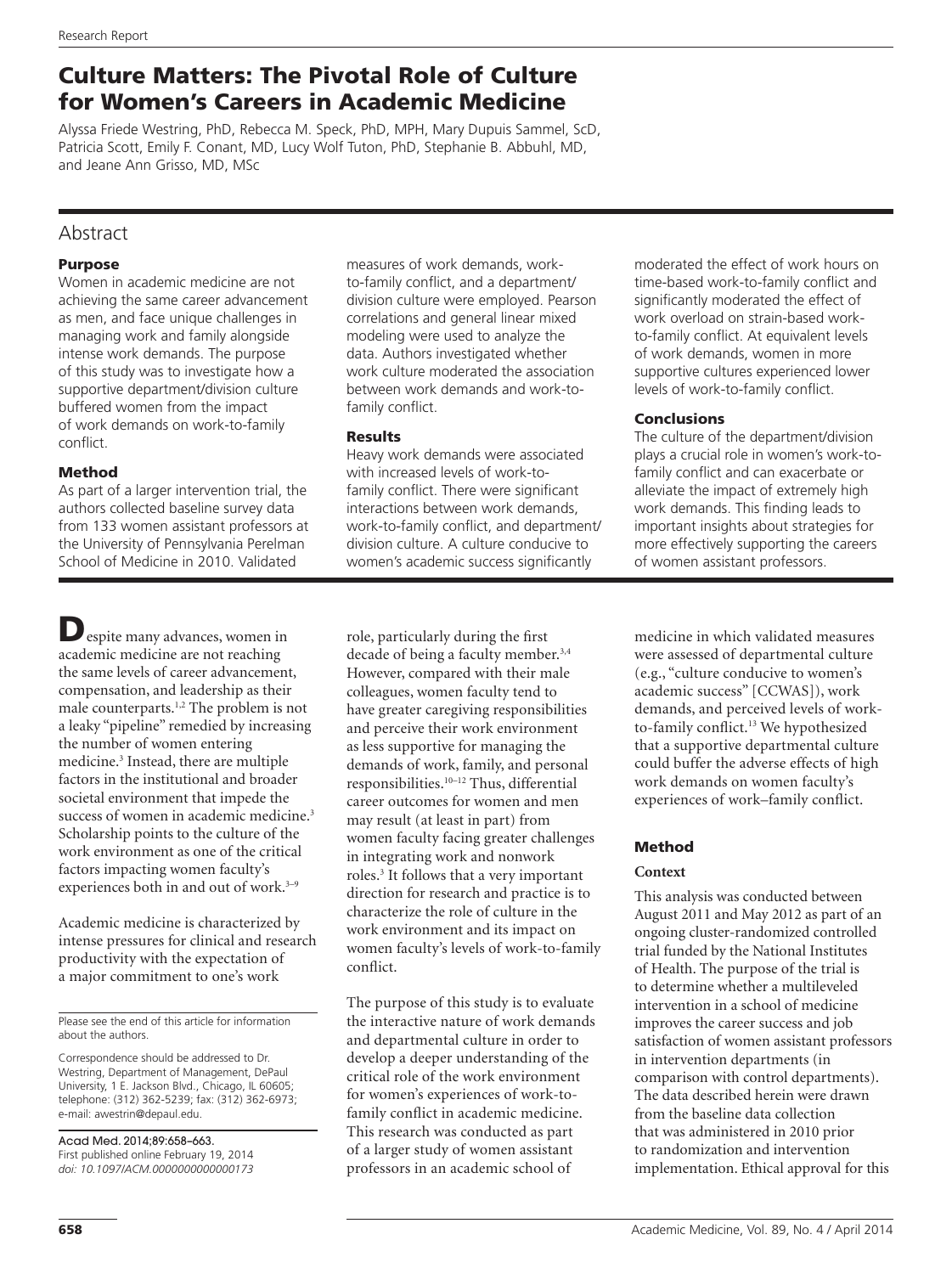project was granted by the University of Pennsylvania institutional review board.

# **Sample**

All units (departments/divisions) from the University of Pennsylvania Perelman School of Medicine with three or more women assistant professors were selected to participate in the trial; 27 units fit this inclusion criterion. Of the 178 eligible women assistant professors from these 27 units, 134 consented to participate in the multiyear intervention trial. These 134 participants received an e-mail with a link to the baseline Web-based survey.

# **Measures**

**Work-to-family conflict.** Work-to-family conflict is defined as a form of inter-role conflict in which the demands of work and family are "at odds."14 Meta-analytic evidence indicates that work-to-family conflict is linked to important career and personal outcomes such as turnover, burnout, well-being, and job and family satisfaction.<sup>15,16</sup> We used two subscales from a multidimensional measure of conflict between work and family: timebased work-to-family conflict (WFC) and strain-based WFC scale<sup>13</sup> Timebased WFC is when the time demands of work (e.g., long hours) interfere with effective participation in the family role, whereas strain-based WFC is when the stress or strain from work has a negative effect on family life. Each subscale was assessed with three items and scored on a five-point scale from 1 (strongly disagree) to 5 (strongly agree). Prior research has indicated that subscales are reliable and valid measures of facets of work-to-family conflict. For this study, the Cronbach alpha reliability of the two subscales were  $\alpha = 0.87$  for strain-based WFC and  $\alpha = 0.69$  for time-based WFC.

**Work hours.** Work hours were indicated by an open-ended response to the question "How many hours, per week, do you spend on work-related activities?" If participants provided a range of hours, we used the midpoint of the range. The average number of work hours reported was 59.33 (SD = 9.53; range from 40 to 85).

**Work role overload.** Three work role overload items were selected from Peterson and colleagues'17 role overload scale. Each item was rated on a fivepoint scale from 1 (strongly disagree) to 5 (strongly agree). The Cronbach alpha

reliability for the scale is  $\alpha = 0.90$ . A sample item is "I feel overburdened by my work responsibilities."

**Culture conducive to women's academic success (CCWAS).** The CCWAS measure was developed as part of this larger research study. CCWAS is defined as the shared perceptions regarding the extent to which the unit culture is supportive of women's careers. (See Westring and colleagues<sup>18</sup> for an in-depth description of the measure development, reliability, and validity.) Briefly, CCWAS is a higher-order culture factor indicated by four dimensions of culture for women's careers: support for work–life balance, equal access to opportunities, freedom from gender bias, and chair/chief support. The measure consists of 45 items rated on a scale from 1 (strongly disagree) to 5 (strongly agree), with higher scores indicating a more supportive department/ division culture. The overall scale had a reliability of  $\alpha$  = 0.95. Culture scores are aggregated to the department/division level, based on evidence for within-unit agreement and between-unit differences in culture (see Westring and colleagues).<sup>18</sup>

The CCWAS measure focused on the culture of the department except in two cases. For the Departments of Medicine and Pediatrics, the division-level was considered the unit of analysis because the departments were so large (over 300 faculty each compared with an average of 46 faculty in the other departments), and the main governance, rewards, incentives, and expectations of the faculty in those departments are determined at the division level. Our analyses provide empirical support for the equivalence of the measure for both department and division units, and they are therefore treated interchangeably.<sup>18</sup>

**Additional outcome measures.** Mental health and physical health were each reported with a single item describing health over the past six months from 1 (very poor) to 5 (very good). Intentions to leave the current job were assessed as the average of two items adapted from Jaros<sup>19</sup>: "I frequently think of quitting my job" and "I am planning to search for a new job during the next 12 months." Both items were rated on a five-point scale from 1 (strongly disagree) to 5 (strongly agree). The reliability of the turnover scale was  $\alpha = 0.79$ .

# **Statistical analysis**

We examined the correlations between key study variables using Pearson correlation coefficients. Because CCWAS was assessed at the unit (department/division) level, we used a general linear mixed model to test significance of associations while adjusting for the clustering within unit using generalized estimating equation methods.20 This method adjusts for correlation among responses within units, and statistical tests of interest are robust when the choice of correlation is misspecified. We tested whether CCWAS was a significant effect modifier of the association between the main effects of work demands on work-to-family conflict by including interaction terms within regression models. To further examine the patterns of effects of culture on the associations between work demands and work-to-family conflict, we divided the department/division CCWAS scores into triads. Additional tests were conducted to examine significant differences in time-based WFC across triads at 40, 50, 60, and 70 hours of work per week. The results described below were replicated when controlling for number of children and academic track with no significant differences in the findings. Data were analyzed using STATA version 12.1 (STATACorp LP, College Station, Texas).

# Results

The sample consisted of 133 out of 134 consenting women assistant professors (99.25%; 74.72% of 178 eligible participants) in 27 departments/divisions at the University of Pennsylvania Perelman School of Medicine. The characteristics of the participants are described in Table 1. Both time-based and strain-based WFC were strongly associated with personal and professional outcomes of interest for women's careers. Women reporting greater levels of time-based WFC had higher intentions of quitting their job ( $r = 0.34$ , *P* < .001) and reported poorer physical and mental health (*r* = −0.34, *P* < .001; *r*  $= -0.22, P < .05$ , respectively). Similarly, higher strain-based WFC was also associated with greater turnover intentions ( $r = 0.38$ , *P* < .001), poorer physical health ( $r = -0.38$ ,  $P < .001$ ), and worse mental health ( $r =$ −0.32, *P* < .001). These data confirmed the negative effects of work-to-family conflict on personal and professional outcomes.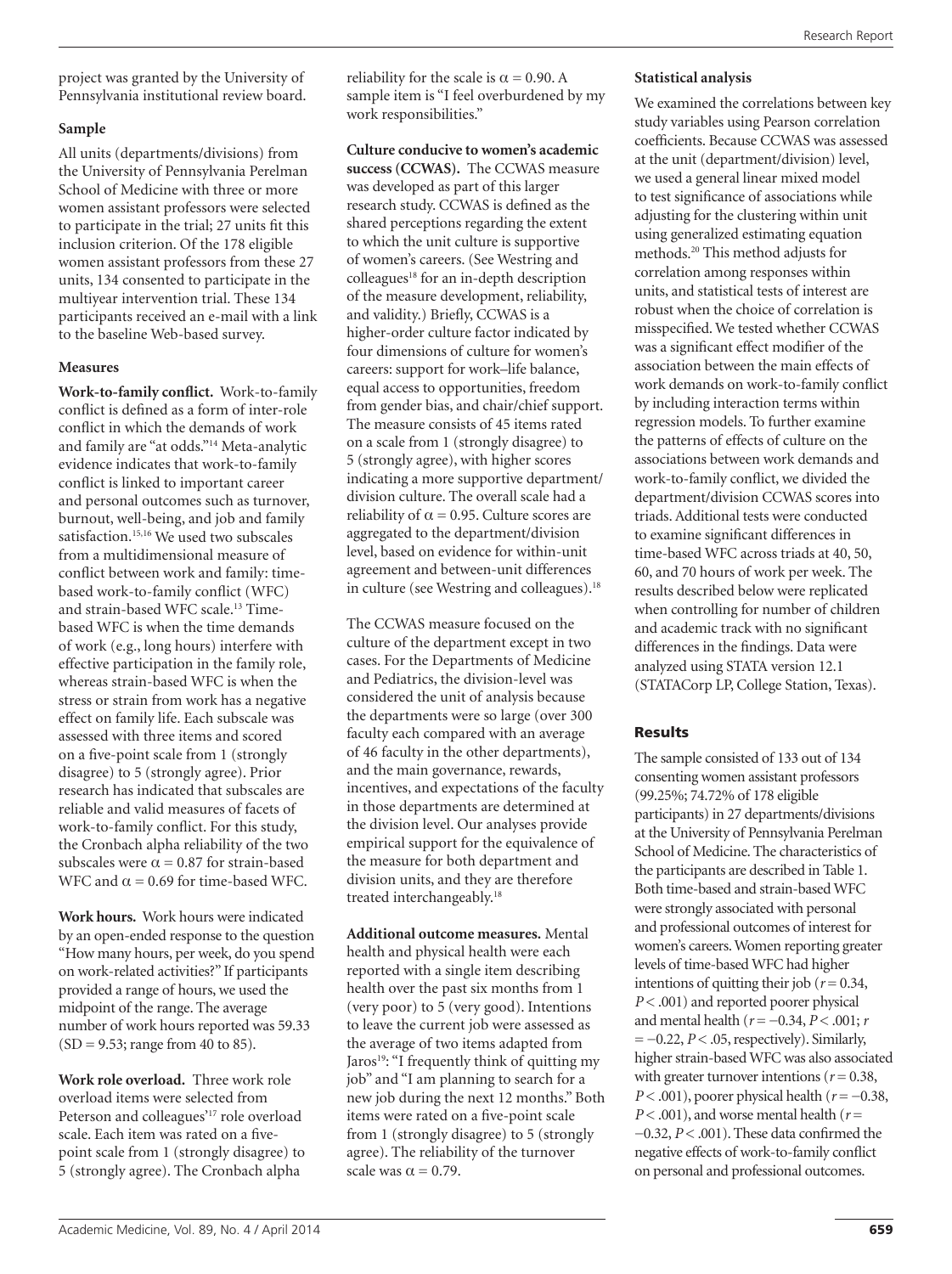# Table 1

Characteristics of 133 Women Assistant Professors and Effects of Culture on Careers, University of Pennsylvania Perelman School of Medicine, 2010

| Characteristic <sup>a</sup>                                   | <b>Measure</b> |  |  |  |
|---------------------------------------------------------------|----------------|--|--|--|
| 40.92 (5.12)<br>Age in years, mean (SD)                       |                |  |  |  |
| Number of children, no. (%)                                   |                |  |  |  |
|                                                               | 19 (14.3)      |  |  |  |
|                                                               | 24 (18.0)      |  |  |  |
| $\overline{\phantom{0}}$                                      | 59 (44.4)      |  |  |  |
| 3 or more                                                     | 18 (13.5)      |  |  |  |
| Marital status, no. (%)                                       |                |  |  |  |
| Single<br>.                                                   | 12(9.0)        |  |  |  |
| Married or domestic<br>partnership<br>.                       | 112 (84.2)     |  |  |  |
| Divorced                                                      | 4(3.0)         |  |  |  |
| Race, no. (%)<br>.                                            |                |  |  |  |
| White/Caucasian<br>.                                          | 79 (59.4)      |  |  |  |
| Asian<br>.                                                    | 37 (27.8)      |  |  |  |
| Black/African American                                        | 10(7.5)        |  |  |  |
| Appointment, no. (%)                                          |                |  |  |  |
| Full-time                                                     | 123 (92.5)     |  |  |  |
| Part-time                                                     | 6(4.5)         |  |  |  |
| Track, no. (%)<br>.                                           |                |  |  |  |
| Academic clinician<br>.                                       | 2(1.5)         |  |  |  |
| Clinician educator<br>-<br>                                   | 91 (68.4)      |  |  |  |
| Research                                                      | 21 (15.8)      |  |  |  |
| Tenure<br>Dua ta missina data uus uusa nat akla ta sanast the | 18 (13.5)      |  |  |  |

a Due to missing data, we were not able to report the characteristics of all 133 participants. Percentages were still calculated from the total of 133 participants.

As expected, greater work demands were associated with greater work-to-family conflict. Longer work hours were associated with both more time-based WFC ( $r = 0.45$ , *P* < .01) and strain-based WFC (*r* = 0.19, *P* < .05). Greater work role overload was also associated with greater time-based and strain-based WFC (*r* = 0.50 and *r* = 0.34, respectively, *P* < .01 for both). Note that time-based and strain-based WFC were correlated  $(r = 0.44)$  with one another, indicating that the two forms of workto-family conflict are not independent (*P* < .01). Individual CCWAS scores were correlated with both time-based and strain-based WFC ( $r = -0.38$  and  $r = -0.27$ , respectively; *P* < .01 for both).

We next evaluated whether a supportive culture could buffer women faculty from the negative effects of work demands on experiences of work-to-family conflict. We posited a moderated relationship from *time-based* work demands (i.e., work hours) to *time-based* WFC and from *strain-based* work demands (i.e., work role overload) to *strain-based* WFC. In the first regression model, we found a statistically significant interaction between work hours and CCWAS on the outcome of time-based WFC ( $P = .032$ ; see Table 2). To further illustrate the nature of the interaction, the sample was divided into triads based on department/division CCWAS scores, and the relationship between work hours and time-based WFC was plotted for each triad (see Figure 1).

Triad 1 represents units with the lowest third of CCWAS scores (i.e., the least supportive cultures). Triads 2 and 3 represent the middle and highest third of CCWAS scores, respectively. Women faculty in departments with the most supportive culture scores (CCWAS triad 3) experienced the lowest levels of timebased WFC, and women faculty in the departments with the least supportive cultures (CCWAS triad 1) reported the highest levels of time-based WFC (Figure 2) at each level of hours worked. This pattern was consistent for women faculty working up to 70 hours per week, as seen in Table 3.

Similar analyses were conducted to explore whether there was an interaction between CCWAS and work role overload in the prediction of strain-based WFC (Table 2). Although the initial interaction term in the regression model did not reach statistical significance (*P* < .07), when CCWAS was divided into triads, the interaction term between work role overload and CCWAS scores was significant (*P* < .05). As illustrated in Figure 2, in less supportive work cultures (CCWAS triads 1 and 2), women faculty reported higher levels of strain-based WFC regardless of the level of work role overload. In units with the most supportive cultures (CCWAS triad 3), women faculty experienced lower levels of strain-based WFC for most levels of work overload.

# Table 2

Regression Coefficients for Moderator Analyses of Time-Based and Strain-Based Work-to-Family Conflict (WFC), From a Study of 133 Women Assistant Professors and Effects of Culture on Careers, University of Pennsylvania Perelman School of Medicine, 2010

|                                                          | <b>Unadjusted</b>                         |         | Adjusted                                  |         |
|----------------------------------------------------------|-------------------------------------------|---------|-------------------------------------------|---------|
| <b>Factor</b>                                            | <b>Regression coefficient</b><br>(95% CI) | P value | <b>Regression coefficient</b><br>(95% CI) | P value |
| <b>Risk factors associated with time-based WFC</b>       |                                           |         |                                           |         |
| Culture conducive to women's academic<br>success (CCWAS) | $-0.394$ ( $-0.560$ to $-0.194$ )         | < 0.01  | $-0.402$ ( $-0.606$ to $-0.198$ )         | < 0.01  |
| Work hours per week (minus 59 hours)                     | $-0.397$ ( $-0.094$ to 0.014)             | .150    | $-0.032$ ( $-0.091$ to 0.028)             | .302    |
| CCWAS x work hours                                       | $-0.024$ (0.006 to 0.042)                 | .008    | 0.021 (0.002 to 0.040)                    | .032    |
| Constant                                                 | 4.633 (4.002 to 5.264)                    | < 0.01  | 4.807 (4.170 to 5.443)                    | $-.001$ |
| <b>Risk factors associated with strain-based WFC</b>     |                                           |         |                                           |         |
| CCWAS                                                    | $-1.341$ ( $-2.432$ to $-0.249$ )         | .016    | $-1.347$ ( $-2.462$ to 0.232)             | .018    |
| Work overload                                            | $-0.594$ ( $-1.676$ to 0.489)             | .288    | $-0.603$ ( $-1.693$ to 0.487)             | .278    |
| CCWAS x work overload                                    | $0.291 (-0.0248 \text{ to } 0.606)$       | .071    | $0.295 (-0.020)$ to $0.610$               | 066     |
| Constant                                                 | 6.284 (2.469 to 1.099)                    | .001    | 6.26 (2.372 to 1.348)                     | .002    |

aAdjusted for track and number of children at home.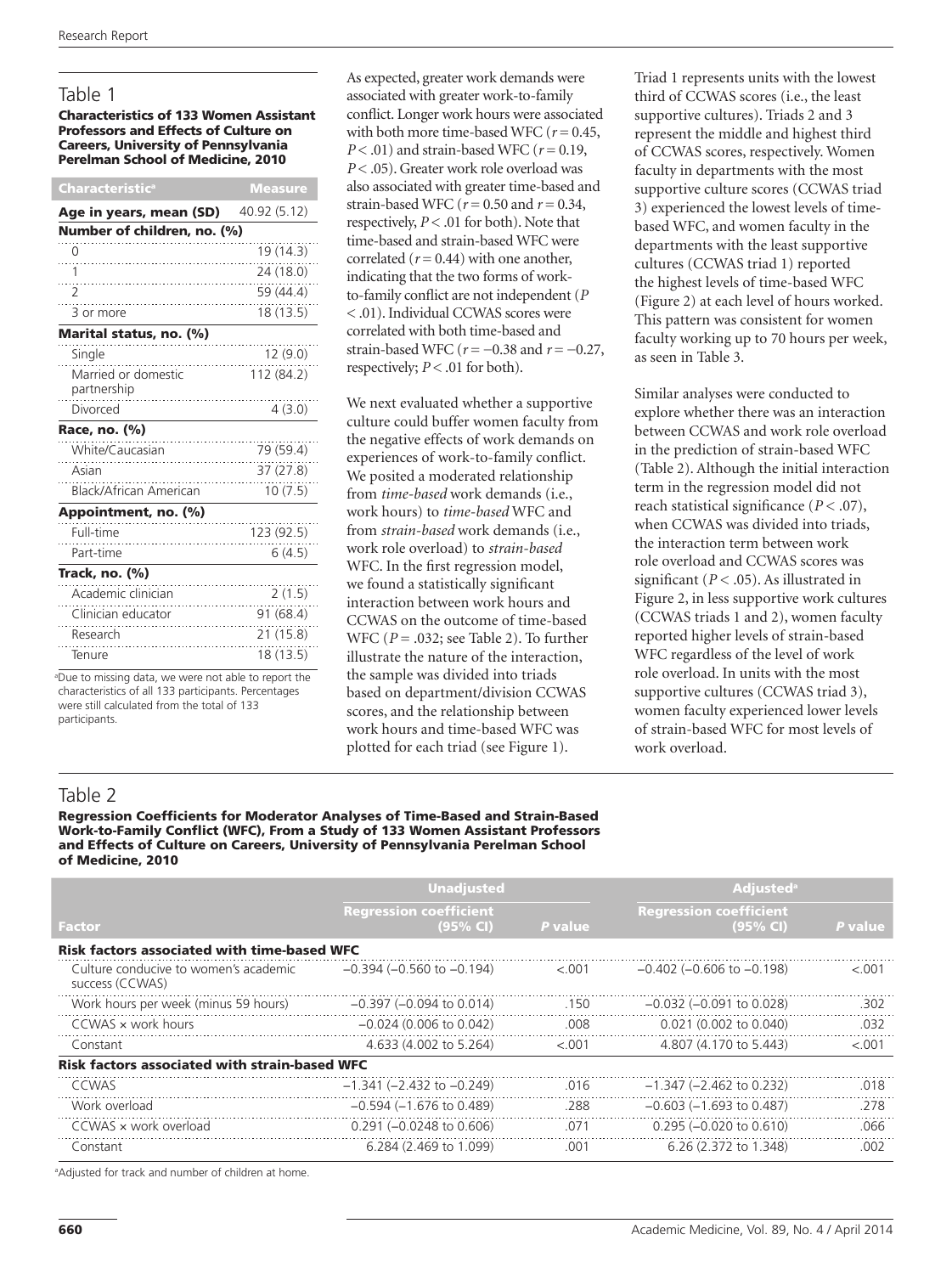

Figure 1 Relationship between work hours and time-based work-to-family conflict (TWFC) by culture (in triads). From a study of 133 women assistant professors, University of Pennsylvania Perelman School of Medicine, 2010. CCWAS indicates culture conducive to women's academic success.

#### Discussion

Our findings provide consistent and strong support for the critical role of the culture of the department/division on women's careers. A supportive work culture appears to buffer women from the negative impact of both work overload and long

work hours on levels of work-to-family conflict. Of note, we observed the benefit of a supportive work culture at nearly every level of work overload and work hours. For women working greater than 70 hours per week, there seemed to be a ceiling effect, suggesting that there is a limit

#### Table 3

Significant Differences in Time-Based Work-to-Family Conflict Scores by Culture Triad at Differing Levels of Work Hours, From a Study of 133 Women Assistant Professors and Effects of Culture on Careers, University of Pennsylvania Perelman School of Medicine, 2010

| <b>Hours per week</b>                        | <b>CCWAS</b><br>triad 1 versus<br>triad 2 <sup>a</sup>          | <b>CCWAS</b><br>triad 1 versus<br>triad 3 <sup>ª</sup> | <b>CCWAS</b><br>triad 2 versus<br>triad 3 <sup>ª</sup> |
|----------------------------------------------|-----------------------------------------------------------------|--------------------------------------------------------|--------------------------------------------------------|
| 40                                           |                                                                 |                                                        |                                                        |
| Regression coefficient<br>$(95% \text{ Cl})$ | $0.52$ (0.80 to 0.97)                                           | 1.34 (0.62 to 2.04)                                    | $0.81$ (0.04 to 1.58)                                  |
| P value                                      | .02                                                             | $-.001$                                                | .04                                                    |
| 50                                           |                                                                 |                                                        |                                                        |
| (95% CI)                                     | Regression coefficient 0.29 (-0.03 to 0.62) 0.91 (0.46 to 1.36) |                                                        | $0.69$ (0.12 to 1.11)                                  |
| P value                                      | .08                                                             | &0.01                                                  | .001                                                   |
| 60                                           |                                                                 |                                                        |                                                        |
| Regression coefficient<br>$(95%$ CI)         | 0.083 (–0.20 to 0.36)                                           | $0.52$ (0.24 to 0.79)                                  | $0.44$ (0.16 to 0.72)                                  |
| P value                                      | .58                                                             | .001                                                   | .002                                                   |
| 70                                           |                                                                 |                                                        |                                                        |
| Regression coefficient<br>(95% CI)           | $-0.17$ (-0.52 to 0.17) 0.04 (-0.27 to 0.36)                    |                                                        | $0.22$ (-0.06 to 0.49)                                 |
| P value                                      | .33                                                             | 0.78                                                   | .13                                                    |

Note: CCWAS indicates culture conducive to women's academic success.

 aTriad 1 represents the least supportive cultures, and triad 3 represents the most supportive cultures (see text for full details).

to the beneficial effects of a supportive culture for women who work such long hours. A similar pattern was observed for work overload; the protective effect of a supportive work culture was not observed beyond work overload levels of 4 or greater (on a 5-point scale). The beneficial effects of a supportive culture on work-to-family conflict are particularly important given our findings that increased levels of workto-family conflict are strongly associated with reports of diminished health and increased intention to quit one's job.

An interesting pattern emerged in the subgroup of departments with the lowest culture scores (CCWAS triad 1). As shown in both Figures 1 and 2, the association between work demands and work-to-family conflict was relatively flat for this triad (i.e., work-to-family conflict was relatively high across all levels of work hours and work role overload). This may indicate that in unsupportive cultures, reducing work demands (e.g., hours worked or the level of work role overload) may not be an effective strategy for reducing work-to-family conflict. In these departments, efforts to more effectively support women must first be directed towards culture change.

There are limitations to this study that deserve mention. As these data were obtained from women assistant professors within a single research-oriented school of medicine, the findings may not be generalizable to other contexts or populations. Another potential limitation is that respondents provided self-report data for study variables at a single point in time. However, CCWAS scores were aggregated to the unit level which reduces concerns about single-source bias.

This research is the first, to our knowledge, to analyze the mitigating effects of a supportive work culture on women's experiences of work-to-family conflict in academic medicine. We also have moved beyond a simplistic understanding of the impact of the work environment on family life and demonstrate that this validated culture measure modifies the deleterious effects of intense work demands. Further, by employing a validated culture measure at the unit level, we were able to determine the effects of the department/ division work *environment* on women's experiences, rather than their individual perceptions of their work culture.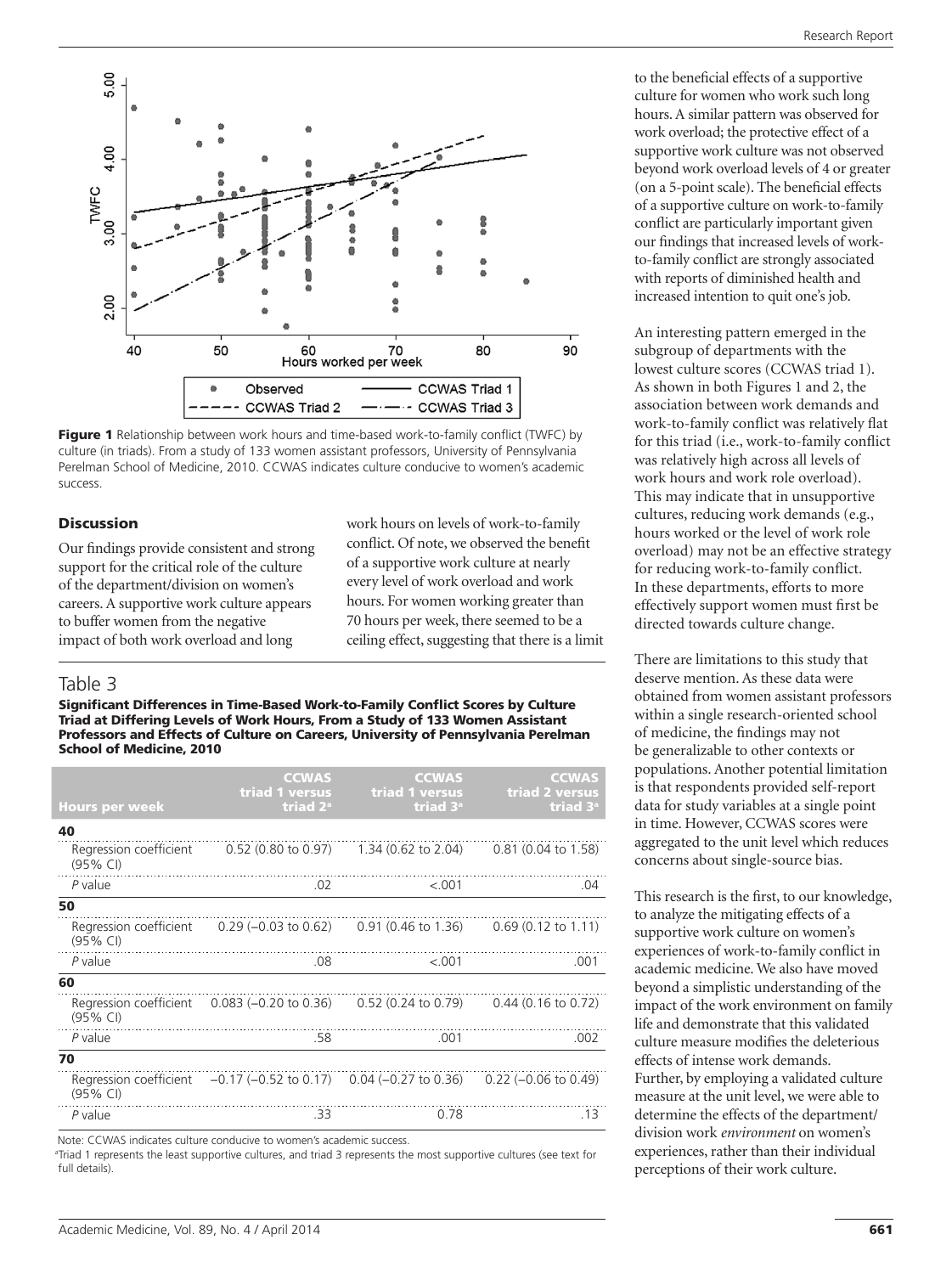



As such, our findings present a nuanced approach to understanding the determinants of work-to-family conflict. Both work demands (e.g., total hours worked per week and work overload) and CCWAS had strong associations with work-tofamily conflict. However, a supportive work culture buffered women from the negative effects of work demands on their experiences of work-to-family conflict. Indeed, the benefits of a supportive culture were documented for nearly every level of work overload and duration of hours worked. This finding not only highlights the importance of work culture on women's experiences but also may have significant practical implications. Interventions to improve the supportiveness of departmental culture for women faculty may result in major improvements in women's experiences and their careers. The findings reported herein also highlight the importance of, and lay the groundwork for, future research on the role of culture in the experiences of other minority (e.g., ethnic or sexual orientation) faculty members and interventions to support these populations.

Our larger, cluster-randomized controlled trial is currently exploring the impact of a multilevel intervention on the culture for women's career success and academic outcomes (e.g., publications, grants, intention to quit). We look forward to sharing our findings and to offering evidence-based tools and insights concerning effective culture change.

Additional research is necessary to both replicate the findings of this study in other academic medicine settings and explore the comparative effectiveness of interventions that modify work hours, reduce work overload, and/or improve the work culture.

*Funding/Support:* This research was funded by the National Institutions of Health (grant no. R01- NS069793-03).

*Other disclosures:* None reported.

*Ethical approval:* Ethical approval for this project was granted by the University of Pennsylvania institutional review board.

*Previous presentations:* An earlier version of this report was presented at the meeting of the Work and Family Researchers Network, New York, New York, June 15, 2012.

Dr. Westring is assistant professor, Department of Management, DePaul University, Chicago, Illinois.

Dr. Speck is instructor, Department of Anesthesiology and Critical Care, Perelman School of Medicine, University of Pennsylvania, Philadelphia, Pennsylvania.

**Dr. Sammel** is professor of biostatistics, Department of Biostatistics and Epidemiology and Center for Clinical Epidemiology and Biostatistics, Perelman School of Medicine, University of Pennsylvania, Philadelphia, Pennsylvania.

Ms. Scott is director of operations, FOCUS on Health & Leadership for Women, Department of Biostatistics and Epidemiology, Center for Clinical Epidemiology and Biostatistics, Perelman School of Medicine, University of Pennsylvania, Philadelphia, Pennsylvania.

**Dr. Conant** is professor, Department of Radiology, Perelman School of Medicine, University of Pennsylvania, Philadelphia, Pennsylvania.

Dr. Tuton is adjunct professor of medicine and adjunct professor of prevention and population health, Department of Biostatistics and Epidemiology, Perelman School of Medicine, University of Pennsylvania, Philadelphia, Pennsylvania.

Dr. Abbuhl is professor, Department of Emergency Medicine and Executive Director of FOCUS on Health & Leadership for Women, Perelman School of Medicine, University of Pennsylvania, Philadelphia, Pennsylvania.

Dr. Grisso is professor, Department of Family Medicine and Community Health, Perelman School of Medicine, and Department of Family and Community Health, School of Nursing, University of Pennsylvania, Philadelphia, Pennsylvania.

#### **References**

- **1** Ash AS, Carr PL, Goldstein R, Friedman RH. Compensation and advancement of women in academic medicine: Is there equity? Ann Intern Med. 2004;141:205–212.
- **2** Nonnemaker L. Women physicians in academic medicine: New insights from cohort studies. N Engl J Med. 2000;342:399– 405.
- **3** Committee on Maximizing the Potential of Women in Academic Science and Engineering; Committee on Science, Engineering, and Public Policy; National Academy of Sciences; National Academy of Engineering; Institute of Medicine. Beyond Biases and Barriers: Fulfilling the Potential of Women in Academic Science and Engineering. Washington, DC: National Academies Press; 2007.
- **4** Brown AJ, Swinyard W, Ogle J. Women in academic medicine: A report of focus groups and questionnaires, with conjoint analysis. J Womens Health (Larchmt). 2003;12:999– 1008.
- **5** Carr PL, Ash AS, Friedman RH, et al. Faculty perceptions of gender discrimination and sexual harassment in academic medicine. Ann Intern Med. 2000;132:889–896.
- **6** Levinson W, Tolle SW, Lewis C. Women in academic medicine. Combining career and family. N Engl J Med. 1989;321: 1511–1517.
- **7** McGuire LK, Bergen MR, Polan ML. Career advancement for women faculty in a U.S. school of medicine: Perceived needs. Acad Med. 2004;79:319–325.
- **8** Shollen SL, Bland CJ, Finstad DA, Taylor AL. Organizational climate and family life: How these factors affect the status of women faculty at one medical school. Acad Med. 2009;84:87–94.
- **9** Foster SW, McMurray JE, Linzer M, Leavitt JW, Rosenberg M, Carnes M. Results of a gender-climate and work-environment survey at a midwestern academic health center. Acad Med. 2000;75:653–660.
- **10** Carr PL, Ash AS, Friedman RH, et al. Relation of family responsibilities and gender to the productivity and career satisfaction of medical faculty. Ann Intern Med. 1998;129:532–538.
- **11** Reed V, Buddeberg-Fischer B. Career obstacles for women in medicine: An overview. Med Educ. 2001;35:139–147.